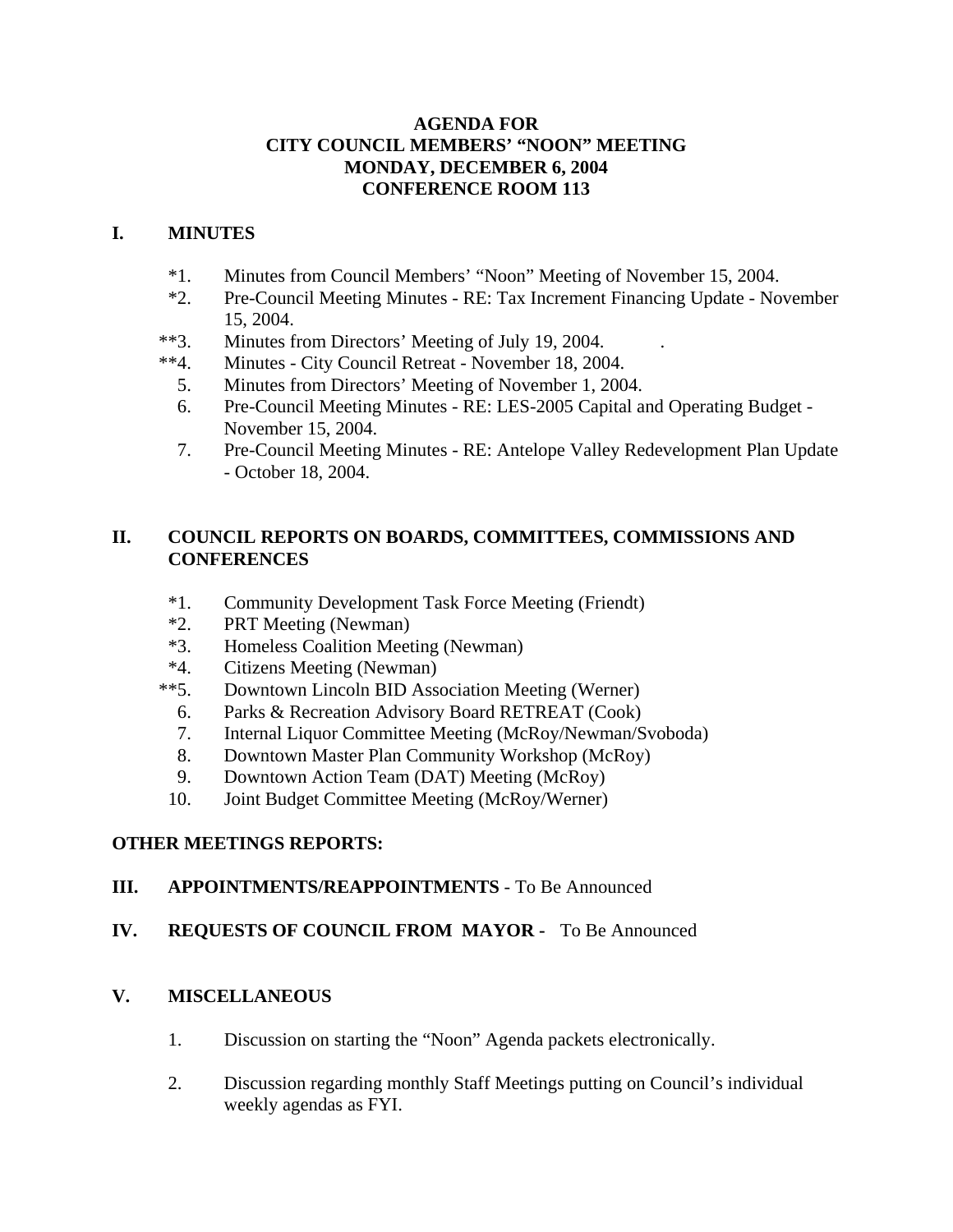### **VI. CITY COUNCIL MEMBERS**

#### **VII. MEETINGS/INVITATIONS -**

- 1. The Lincoln Convention and Visitors Bureau Holiday Social on Wednesday, December 15, 2004 from 4:00 p.m. to 6:00 p.m. at 1135 "M" Street, 3rd Floor - RSVP by Dec.  $10^{th}$  to 434-5336, by fax or E-Mail - (See Invitation)
- 2. Lincoln Central Labor Union 31<sup>st</sup> Annual Albert W. Bauer Awards Banquet on Friday, January 28, 2005 at the Lincoln Fire Fighters Hall, 241 Victory Lane - Social hour at 6:30 p.m. - Dinner at 7:00 p.m. - Program at 8:45 p.m. - Tickets Cost \$15.00 per person - RSVP by Jan. 15, 2005 at 466-5444 - (See Invitation)
- 3. ABLE (Association of Business Leaders and Entrepreneurs) Annual Social Event - cordially invite you to attend a cocktail reception to celebrate, meet and share with some of Lincoln's current and future leaders on Thursday, December 9, 2004 at 4:00 p.m. at FIREWORKS, Haymarket 210 N.  $7<sup>th</sup>$  Street - Please RSVP to Ken Doty at 438-3103 or by E-Mail - (See Invitation)
- 4. The Lincoln Airport Authority and Air Host invites you to attend an Open House to tour and celebrate the completion of the new Deli, Lounge and Gift Shop in The Lincoln Airport Terminal Building on Tuesday, December 14, 2004 from 5:30 p.m. to 7:30 p.m. at The Airport Terminal Building,  $2<sup>nd</sup> Floor - RSVP$ Regrets only to Linda Benda at 458-2400 - (See Invitation)

### **VIII. ADJOURNMENT**

### **\*HELD OVER FROM NOVEMBER 22, 2004. \*\*HELD OVER FROM NOVEMBER 29, 2004.**

ca120604/tjg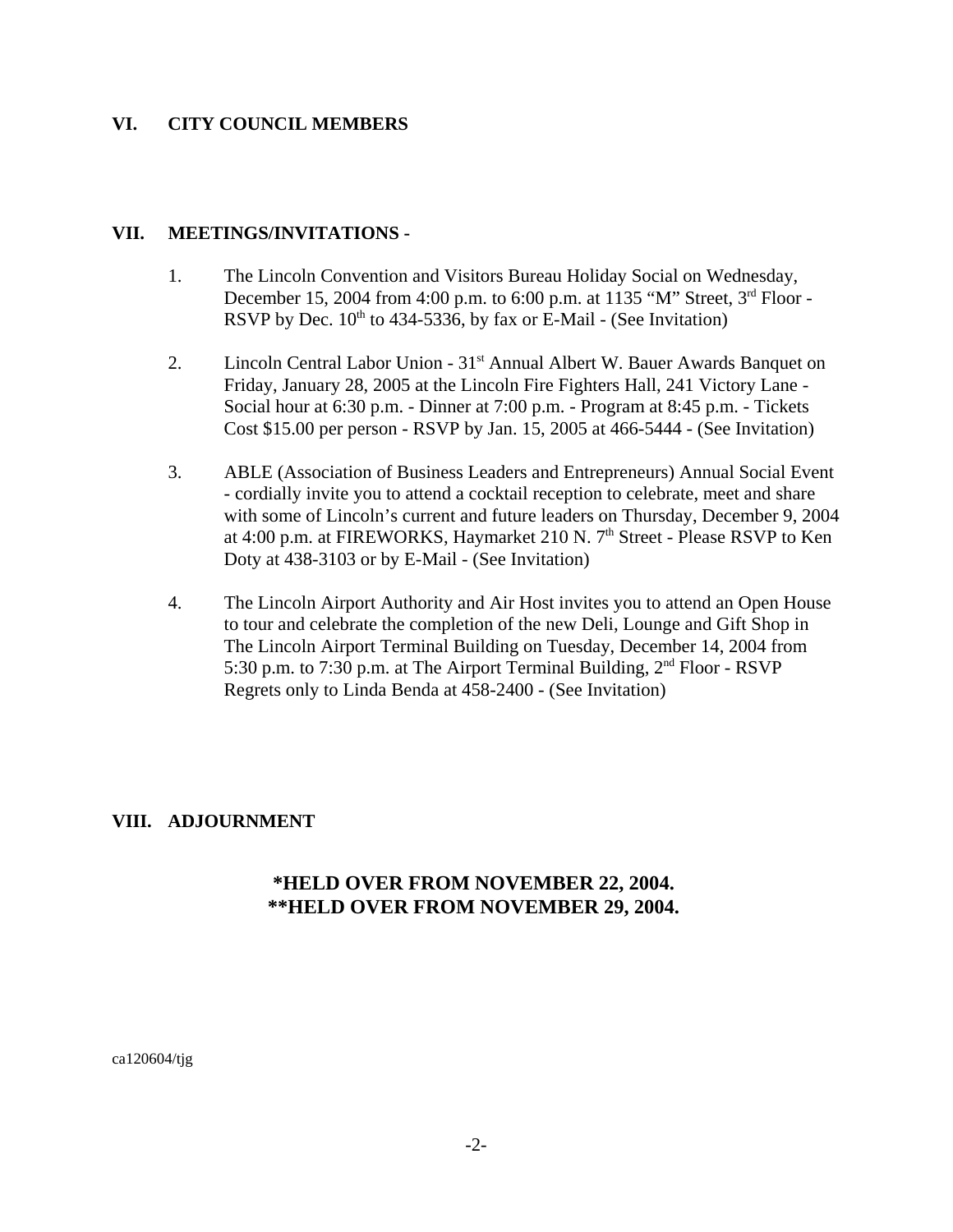# **MINUTES CITY COUNCIL MEMBERS' "NOON" MEETING MONDAY, DECEMBER 6, 2004** *CONFERENCE ROOM 113*

*Council Members Present:* Terry Werner, Chair; Ken Svoboda, Vice-Chair; Jon Camp, Jonathan Cook (arrived after `minutes' approval), Glenn Friendt, Annette McRoy, Patte Newman (arrived after `minutes' approval); ABSENT: None

*Others Present:* Mark Bowen, Ann Harrell, Corrie Kielty, Mayor's Office; Dana Roper, City Attorney; Don Taute, Personnel Director; Steve Hubka, City Budget Officer; Joan Ray, Council Secretary; Darrell Podany, Aide to Council Members Camp, Friendt and Svoboda; Deena Winter, Lincoln *Journal Star* representative.

# **I MINUTES**

- 1. Minutes from Council Members' "Noon" Meeting of November 15, 2004.
- 2. Pre-Council Meeting Minutes RE: Tax Increment Financing Update November 15, 2004.
- 3. Minutes from Directors' Meeting of July 19, 2004. .
- 4. Minutes City Council Retreat November 18, 2004.
- 5. Minutes from Directors' Meeting of November 1, 2004.
- 6. Pre-Council Meeting Minutes RE: LES-2005 Capital and Operating Budget November 15, 2004.
- 7. Pre-Council Meeting Minutes RE: Antelope Valley Redevelopment Plan Update October 18, 2004.

Mr. Werner requested a motion to approve the above-listed minutes. Ken Svoboda moved approval of the minutes by acclamation. Annette McRoy seconded the motion, which carried by unanimous consent of the Council Members present.

# **II. COUNCIL REPORTS ON BOARDS, COMMITTEES, COMMISSIONS AND CONFERENCES -**

\*1. COMMUNITY DEVELOPMENT TASK FORCE (Friendt) Mr. Friendt reported that at the meeting which had been held on November  $18<sup>th</sup>$ , they welcomed the new Community Development Task Force members; there was a solicitation for Community Development Week Award nominations; and there was presented a consolidated plan for visioning activity that Karen Jensen is leading. After approval of the minutes, there was a public hearing and approval for the Consolidated Annual Performance Evaluation Report (or CAPER as it is called).

Mr. Werner asked if the visioning would be continued - or has that portion of the planning been completed? Mr. Friendt answered that he was not sure where they were on that, but he knew they had solicited the Task Force's input. He noted that Council Members would also have an opportunity to offer input on the Plan as well.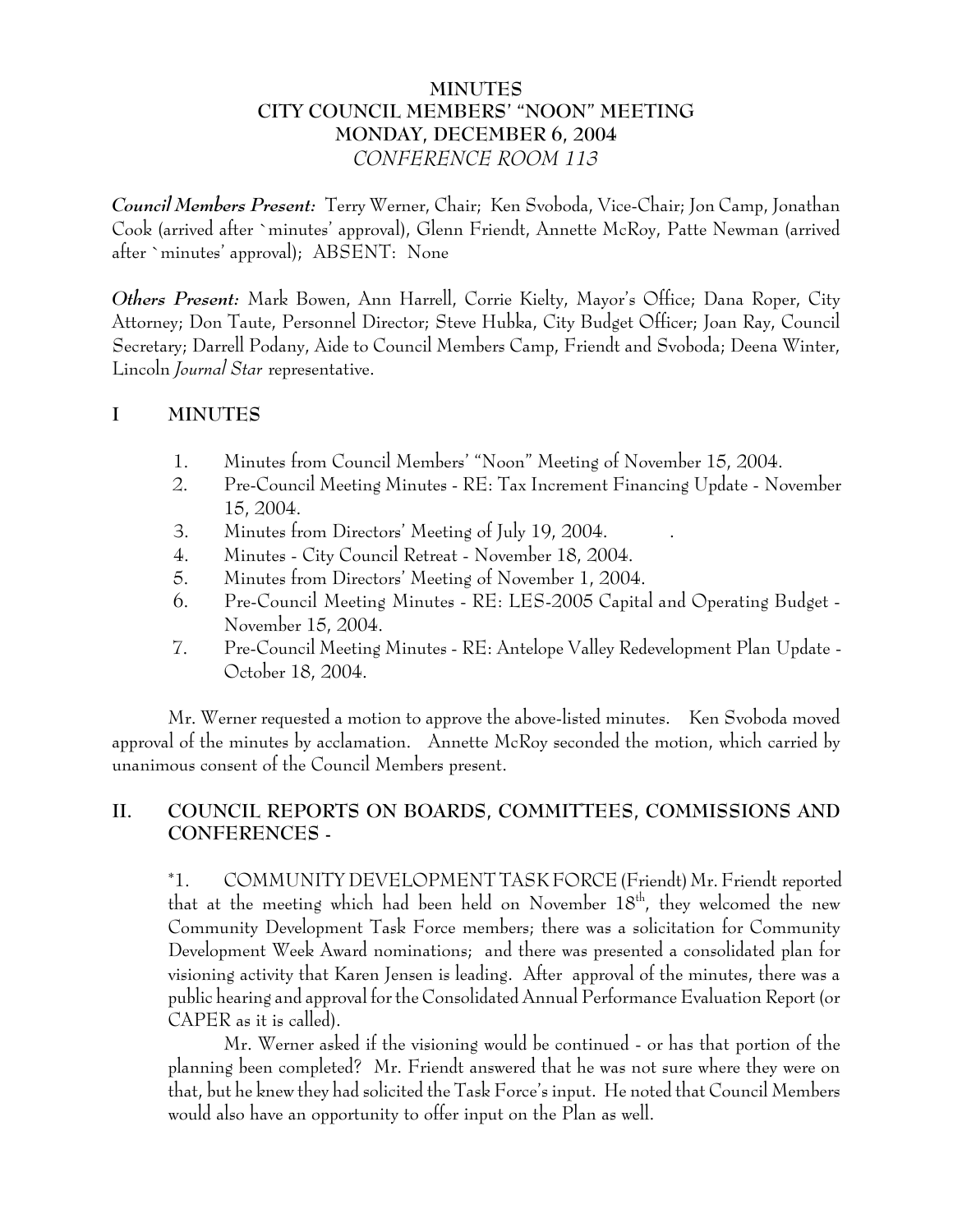\*2. PRT (Newman) Ms. Newman reported that they had actually gotten rid of most of the problem properties, so they're disbanding and would never meet again. Several Council Members questioned the veracity of that report. Ms. Newman responded wistfully that it did sound good, though, didn't it?

\*3. HOMELESS COALITION (Newman) Ms. Newman, returning from her brief sojourn into wishful longing for a better world, reported that this meeting had been cancelled.

\*4. CITIZENS MEETING (Newman) Ms. Newman reported that there had been approximately 15-16 people in attendance to hear about the Stevens Creek development. She thought it had been a nice turn out.

\*\*5. DOWNTOWN LINCOLN BID ASSOCIATION (Werner) Mr. Werner reported that the DLA meeting had been somewhat uneventful. Jim Baird had started the meeting off by talking about Cornhusker Place. They're starting their capital campaign with a goal of about 1.2 million dollars at completion. Mr. Baird had presented the plans and Mr. Werner thought it had been interesting to see. He added that if Council Members wanted more information, they should contact the DLA.

Mr. Werner stated that there had been a little update on the Carl Walker study, noting that the update didn't cover anything he thought the Council didn't already know but it did offer a sort of time-line. He told Council that there is a proposed temporary Board for the parking authority. Ms. Harrell noted that the current make-up of the group wouldn't be a final one. She added that it really wasn't a board, but more of a group based mostly in the private sector that will be going out and seeking public input on the pros and cons of a Parking Authority; and how the private sector and the community feel about moving ahead with that.

Mr. Werner also reported that they had had an update on all the Holiday events. Most of them (other than Holidays in the Haymarket) have been held already. Ms. Harrell added that the DLA was thrilled about the turn-out for the Holiday Parade. She had talked with Polly this morning and learned that they had also had an enormous crowd for the Home Tour this Sunday with a lot of the participants being people who were actually looking for a home to buy.

 6. PARKS & RECREATION ADVISORY BOARD - RETREAT (Cook) Mr. Cook reported that the big issue that we'll be dealing with in the Budget is the Capital Improvements Program, which will determine what we're going to do for the next six years. This last year we put in \$655,000. It looks like when we get to '07-08, we will need 1.5 million dollars; '08-'09 we will need 1.6 million dollars; in '09-'10 we'll need 1.5 million dollars. Most of that will be primarily for the Antelope Valley Park projects. We're going to need to figure out how to deal with that and still fund capital projects throughout the rest of the City. That is going to be quite a challenge and he wanted people to be aware of that upcoming concern.

The Board is working on a strategic plan between the Parks & Recreation Department and the Parks & Recreation Foundation Board. It seems to be still very open for discussion as to exactly how they should relate and what the Foundation's focus should be. They've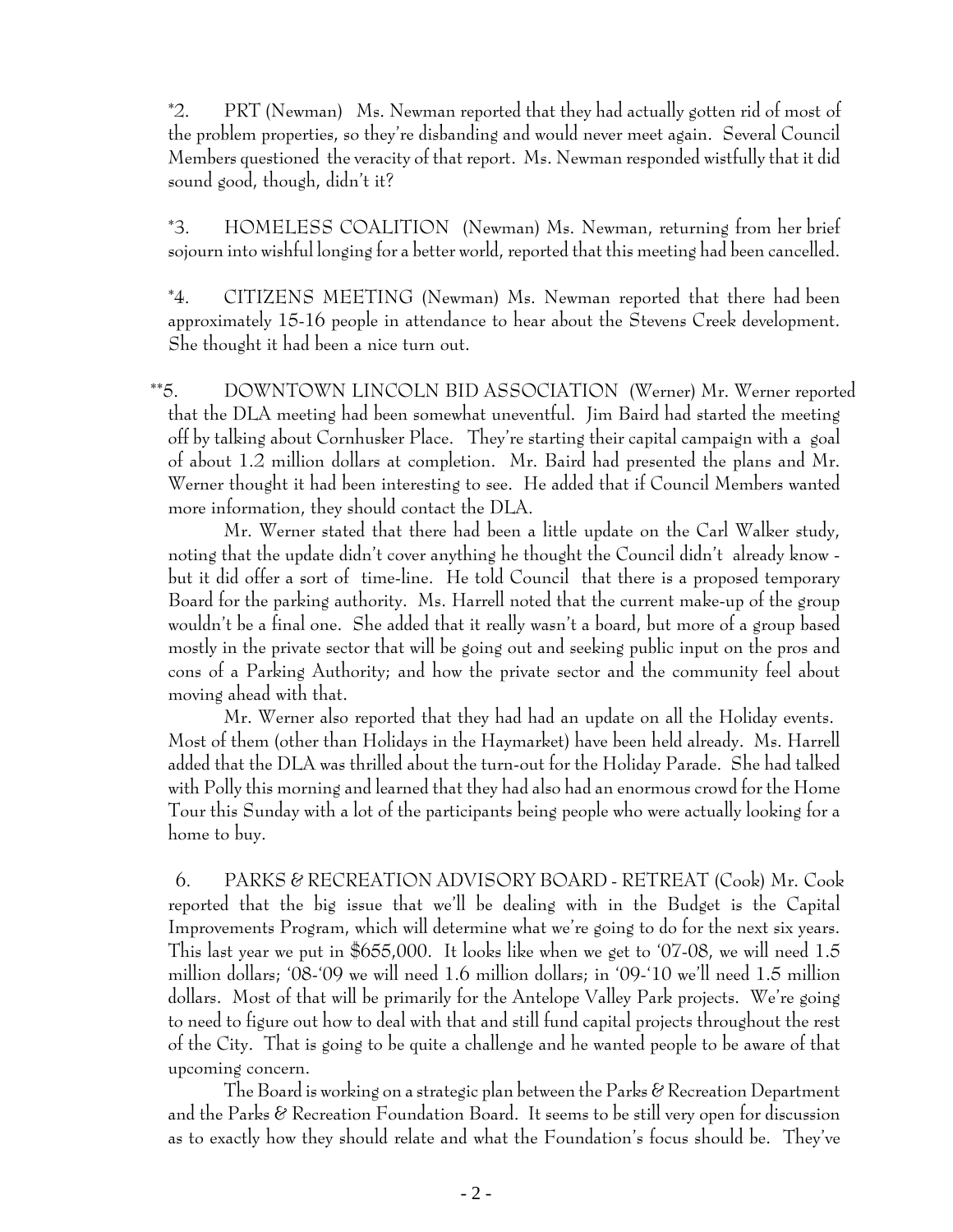generally been kind of "laid-back" in their approach. They were more aggressive recently, however, with the funding of the Sunken Gardens. Hanna-Keelan has been hired to work on that and have meetings to discuss how best to relate them to the Board. The question of whether or not Parks & Recreations Board Members should be on the Foundation Board or whether the Foundation should be more independent was addressed. Right now some  $\rm P\&R\,B$ Members are on the Foundation Board. Mr. Cook felt that would be an interesting discussion.

He reported that they are working hard to find alternative ways of funding Parks Operations. He did not think that the Foundation's use should be to fund parks operations just a the University Foundation doesn't fund the University's day-to-day operations. He felt they would have to be very careful in that area.

 7. INTERNAL LIQUOR COMMITTEE (McRoy/Newman/Svoboda) Mr. Svoboda reported that they had met last week and had some really good discussions after the regular reports were completed. The discussion had covered some upcoming legislation that the Nebraska Liquor Control Commission is currently working on. He reported that a letter had gone out from him, as the Chair of the ILC, which Joel Pedersen had put together, to the Liquor Control Commission offering the support of the ILC. Mr. Svoboda stated that Council Members would receive copies of the letter, if they hadn't already received copies in their folders today.

Mr. Svoboda reported that most of the legislation is in regards to `gaseous alcohol' legislation. This is just a really strange development, but leave it to the entrepreneurship of some individuals who want to make some money. It has not hit Lincoln, yet; but Patte is suggesting that we look at current local legislation that might pre-empt what could be happening at the State level at a later time. It will take a while for the State to deal with this issue.

He noted that the ILC had also offered support to the density inclusion for liquor licensing. We also discussed and will be working with the Liquor Control Commission on catering and SDL's because, currently if someone holds a catering license, there is absolutely no binding procedure in place, other than just announcing that there is going to be an event. We have a couple of locations in Lincoln where catering events are held on a weekly basis. The caterers are from outside of the City of Lincoln, hold liquor licenses in another City, but are coming here and doing several catering events per week-end - and we get absolutely nothing from that. Yet, it takes us a tremendous amount of administrative time and expense to handle these more then 1,000 catering SDL's on a yearly basis. We will be looking for ways to see that the caterers would have to have a local liquor license; or we can start doing a Permitting process included with fees for catering events. We can, obviously, not be concerned with the small operations, because we're talking about the ones that are doing several hundred, if not close to 1,000 events, on their own - annually. Ms. McRoy added that the problem is that it is costing the City money in Administrative expenses.

 Ms. Newman asked what Council Members thought about the alcohol inhalation trend that is crossing the nation. She noted that the mechanisms used in the process actually cost a couple of thousand dollars. She reported that the Legislature is talking about banning them in Nebraska. What we thought would be a feasible course of action would be that, instead of having bars possibly going out and investing this money, we could nip it in the bud and say we're not going to allow that here. Then the bar owners wouldn't make that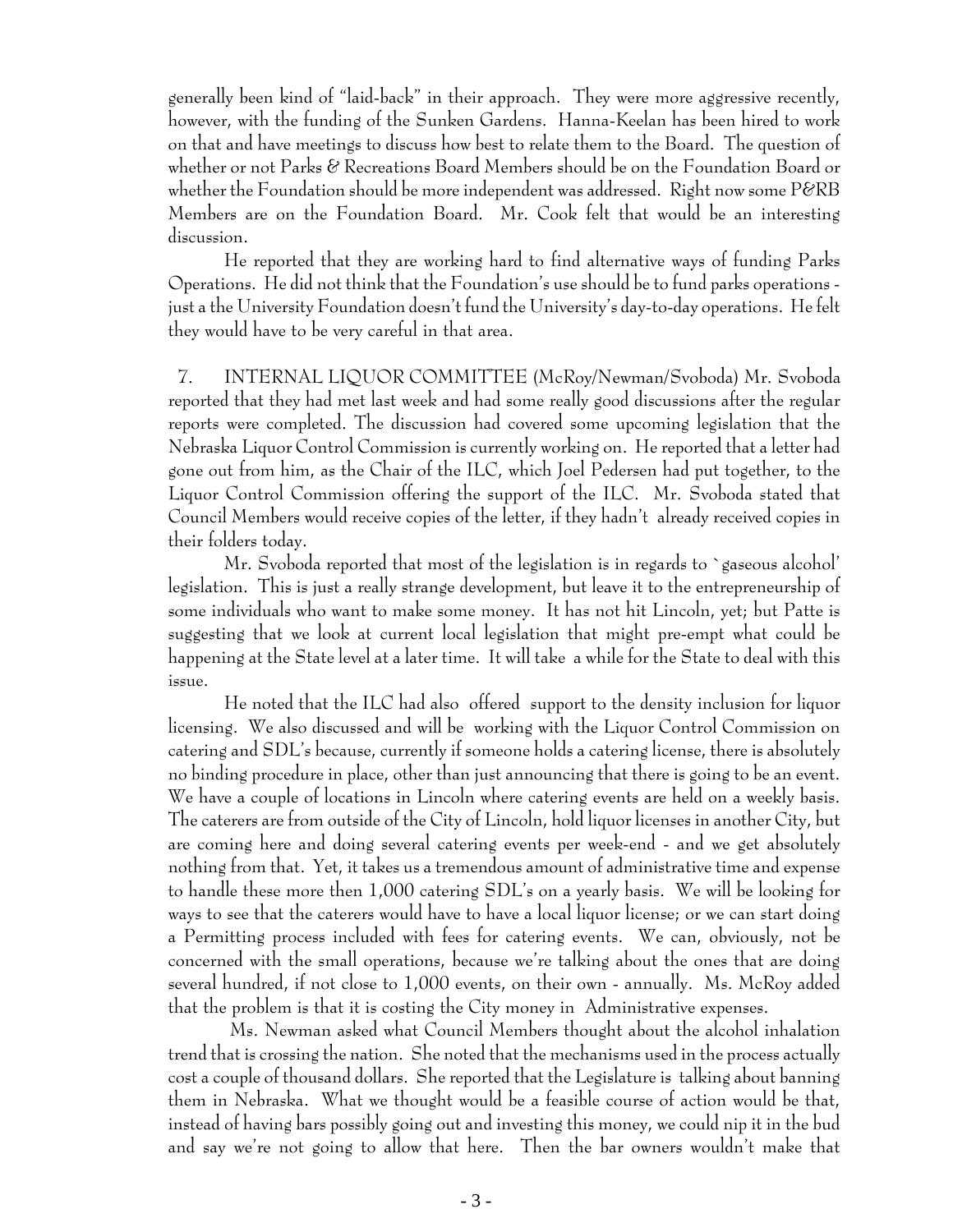investment. We can't take a "right" away from a business, but it would be easier to stop the process before a business has spent the money on the investment of new equipment. Ms. Newman wanted to know how Council Members felt on this issue. Mr. Werner asked what the concern was with the machines  $\mathscr E$  the process. Ms. Newman replied that it is not like drinking a glass of wine, or having a beer with your pizza. Basically, the patron is using this gadget to get "hammered" - that's the sole purpose of this process.

Council continued this discussion with Mr. Svoboda noting that inhaling this amount of alcohol is the equivalent to going over the legal limit anyway....if one goes through the 15- 20 minute process. It was agreed that no one knew at this time whether the current liquor laws would cover this new process. Council agreed that this was a concern that should be addressed.

Mr. Cook brought up the density of liquor establishments in any given area. Mr. Svoboda explained that this is something that the Nebraska Liquor Control Commission is pursuing - more as it relates to Whiteclay - but this is something that would be much more wide-ranging which would put us into a position that if a location closes down and there is a density issue because of land use, then local authorities would be able to stop that liquor license from going into a certain area. We don't know what will ultimately be passed by the Legislature, but we've issued a letter of support for the concept. Mr. Friendt noted that Chief Casady had come out in favor of using density as an issue, because, in fact, high density does create additional enforcement problems.

8. DOWNTOWN MASTER PLAN COMMUNITY WORKSHOP (McRoy) Ms. McRoy had been unable to attend the meeting, but Mr. Werner, who had been in attendance gave a brief report. He noted that the process all along for the Downtown Master Plan has been to get community input. He felt that the Committee had taken that input very seriously after each of the meetings where often there had been 300-500 people attending. There had been surveys at these meetings and they have come up with a final draft that will be brought back in February or so. Then the implementation process will begin with decisions about how this will be paid for and what benefits the community will see. He noted that that is a very important step, adding that there is a lot in the Plan; it looks very good, but it will cost money. They don't have any cost figures at this time, however.

Mr. Camp added that it has been a very open process and a lot of people have participated. He noted that it is a conceptual thing which we will need to watch carefully. He stated that he would be interested in seeing the cost estimates on this brain-storming approach to accessing what we can do. This could be a 30-50 year Plan. He warned against falling into the error that had befallen the City in the '80s with the Downtown Development program presented at that time, that had never materialized.

 9. DOWNTOWN ACTION TEAM (DAT) (McRoy) This is a group that is a back-up team to the Downtown Planning Committee where the actions and decisions are summarized for Staff and Committee Members.

10. JOINT BUDGET COMMITTEE (McRoy/Werner) Ms. McRoy reported that it had been a short meeting where they had discussed the Indian Center, and several other Community Centers. The Hispanic and the Asian Centers are moving to new locations. The Indian Center Director resigned, so they're looking for a new Director. There is a new group -the New Community Foundation, meeting in one of the downtown churches.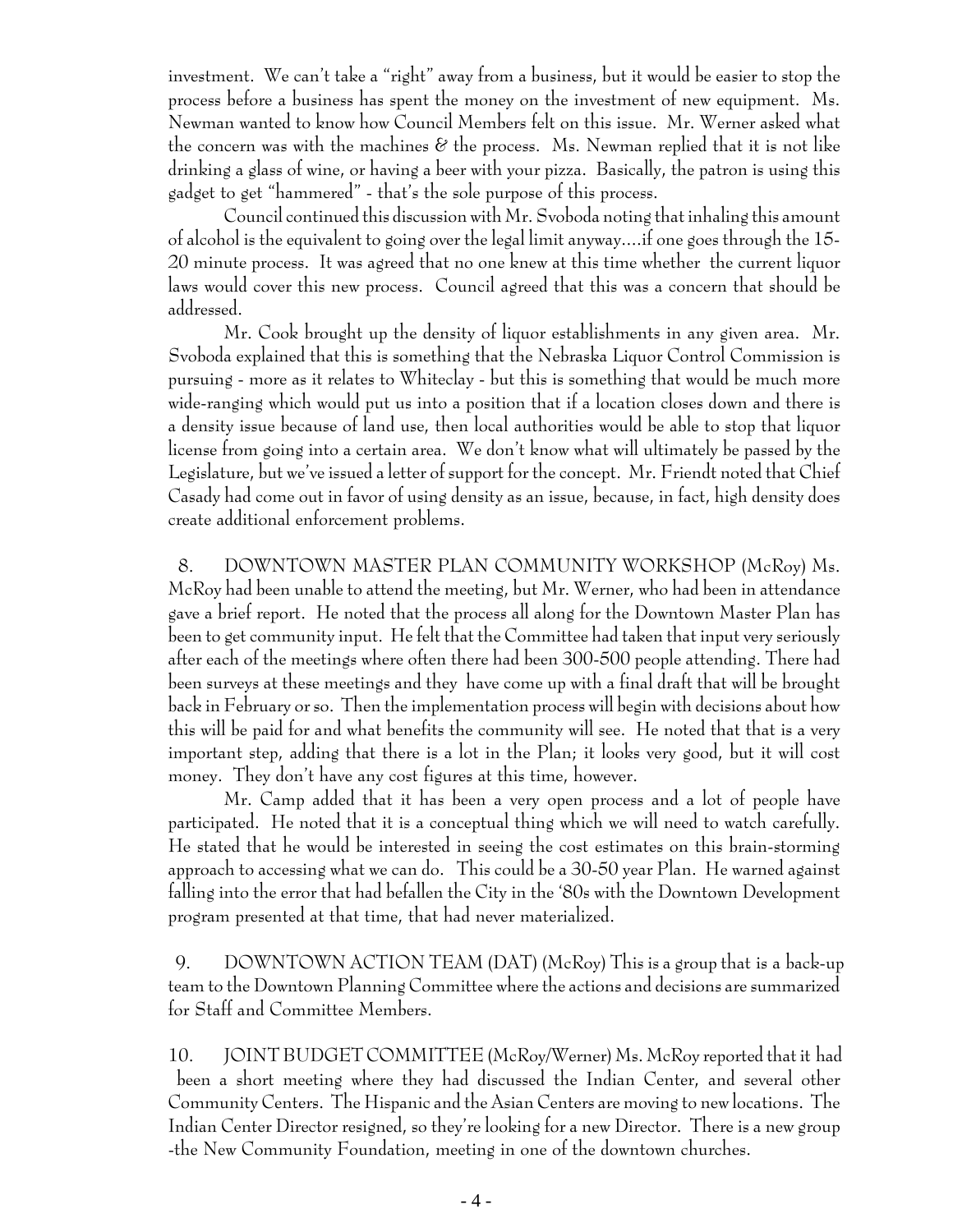Mr. Werner asked about the discussion that had been held on the new C-SIP contract. Ms. Kielty stated that the C-SIP contract had been discussed at a meeting that followed the JBC meeting. Some decisions were made then on the C-SIP contract. They had given Kit some assignments to undertake to see if the decisions they'd made would work out. Mr. Werner asked what the decisions had been? Ms. Kielty noted that what they would like to do, as the RFP had indicated was an option, would be to have the contract split up and that was the decision that was made. This split would have the Human Services Federation, which was one bidder, be the coordinating entity; then invest the money -instead of investing it into one planning entity- invest it into the coalitions themselves. The end-goal was to have the coalitions empowered. The coalitions could bring funding into our community from the Federal government or other entities to allow us to have more human services programs in our community and to meet specific needs.

That all falls into the data gathering process. We would still have Nebraska Children and Families doing the data gathering; have Human Services Federation do the coordinating; and have Urban Development specifically assist with the housing concerns. We also talked about combining some of the coalitions. When Robin and Kit met with the coalitions, there was serious concern about whether or not they were really being effective...so we decided to combine three of the coalitions.

The next step will be to have Kit go back to those bidders and tell them what we've decided and ask if they are willing to work on this plan from this point of view. The other thing, something that none of us agreed to, would be adding another \$5,000 from the City AND the County into the C-SIP Budget. Ms. Kielty noted that could be additional funds or re-prioritized funds that had been being given out in grants, but would now be going into C-SIP - if it were decided to do this. Another thing that Kit will be looking into is asking the New Foundation to provide funding to C-SIP, because we are losing the School Foundation.

Ms. McRoy added that another important issue at the JBC meeting had been an Update on the Pilot Bus Program. She reported that it was going very well. Ridership was up and Kit is trying to get figures on comparable time-periods over the two year duration of the program. StarTran's figures aren't figures that most people agree are an accurate measure of the ridership being broken down to show pass users. Ms. McRoy indicated that she would make sure that all of the Council Members received a comparison chart on those figures.

 OTHER MEETINGS - Ms. McRoy had attended the West "O" Street Business Association meeting. She indicated that the discussion had included the Harris Over-Pass/Bridge Replacement Program. She reported that there had been concerns expressed among the business owners in the area about the length of the replacement project, and the number of lane closures. There is a segment of folks who would prefer that the bridge merely be repaired and not have a complete replacement. She noted that the only problem with doing the `repair only' is that we are in line with some State/Federal funds and the RTSD has committed to this project...so that would be an 80/20 split. If we tap the State and Federal funds for repairs, we would not be eligible for those Federal funds for another ten years. And who knows where we would be on the priority schedule then. A quick repair job with no bridge closing or replacement puts us out of the running for the money for ten years. So, if the bridge were to fail, it would be totally on the City of Lincoln to foot the bill. So, they're moving forward with the bridge replacement plan. Ms. McRoy had requested that they send informational material to the Council Members for review.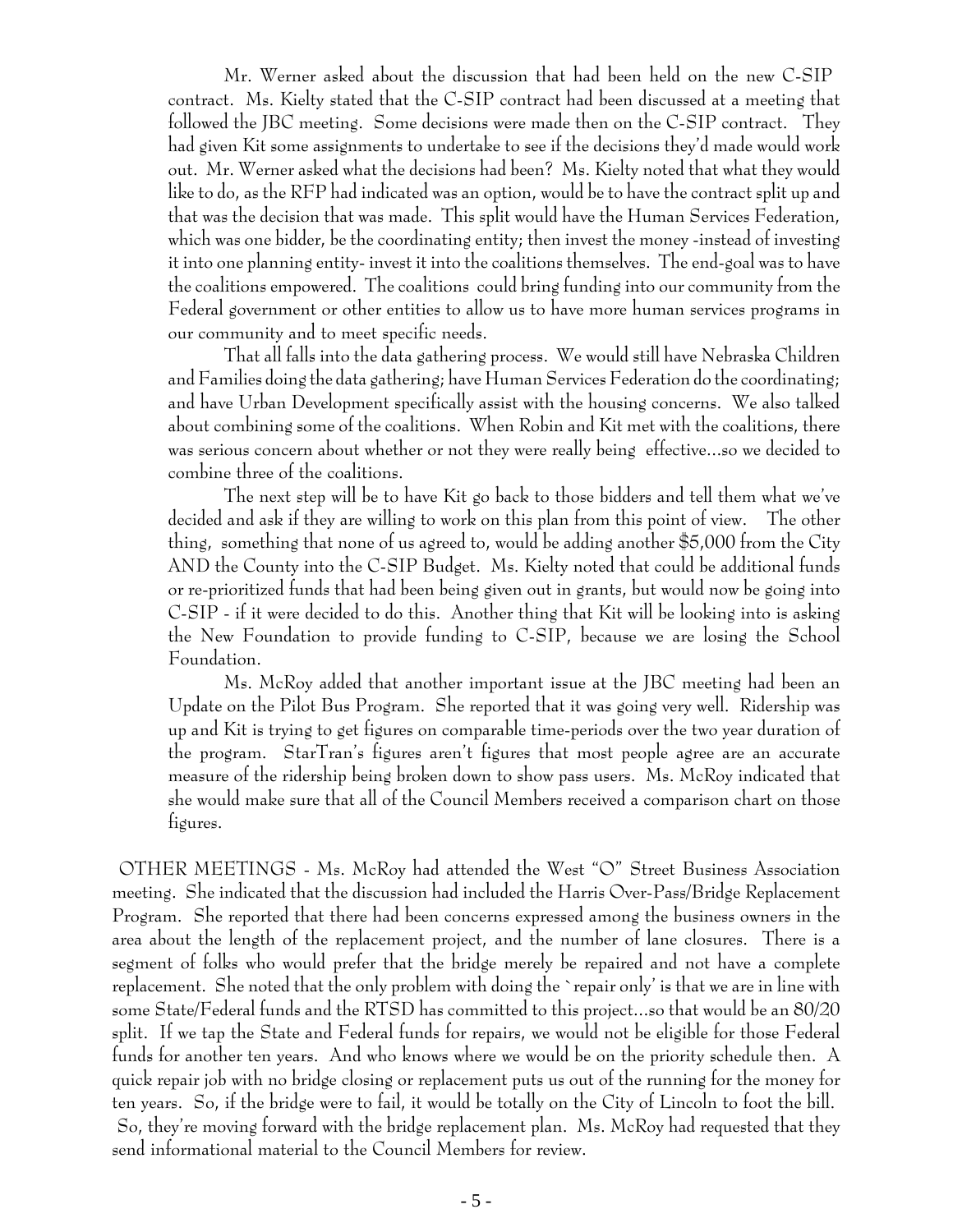Mr. Werner asked if anyone would be interested in a pre-council on this. Ms. Newman stated that she would be interested because she had heard rumors that the bridge was to be shortened. Ms. Harrell noted that the project is moving slowly right now because there are all of these conflicting questions, so a pre-council at this point would be premature. Mr. Friendt stated that at the RTSD meeting held this morning, they had approved some reallocation of funds out of the Harris Overpass for this coming year, because it is going to move slowly so it is coordinated with the Downtown Master Plan. Mr. Bowen suggested waiting another six months before scheduling a pre-council.

**III. APPOINTMENTS/REAPPOINTMENTS -** Mr. Bowen noted that there would be three appointments coming through on the formal agenda next week - for the LES Board.

**IV. REQUESTS OF COUNCIL FROM MAYOR** - Mr. Bowen reported that he had a number of things to discuss. He reported that the Administration would like to reschedule the December meetings with Council Members to early January, since we've just finished one round and the Holidays are coming up.

Mr. Bowen informed Council that he had requested Don Taute to attend the "Noon" meeting in order to answer any questions they might have on the Personnel issues [changes to the "M" Classifications] that appeared on this Monday's formal Council Agenda. Council determined that they would prefer to have Mr. Taute at the formal meeting in order to answer any questions they might have in the public forum.

Mr. Bowen requested that the Budget Forecast Meeting which is currently scheduled to begin at 2:00 o'clock in the afternoon be started at 1:00 p.m. instead. He noted that, looking at agenda items, he thought they would need the extra hour in order to cover everything. Council agreed, so the time for the Council's Budget Retreat was changed to **1:00 p.m. - 5:00 p.m.** still to be held at the "F" Street Rec Center on Wednesday, December 15, 2004.

He noted that the PBC had wanted to make sure that Council was aware that they had started discussion on the County-City Building's 3<sup>rd</sup> Floor expansion. Mr. Bowen told the PBC that he didn't recall any Council discussions on that, so he volunteered to remind Council that the discussion was under way on the partial development of the  $3^{rd}$  Floor. Mr. Werner felt, since it would be on the PBC agenda for tomorrow's meeting, Council could expect a report at next Monday's "Noon" meeting on PBC deliberations. Mr. Bowen explained that the County is looking for space for the Probation Office. He added that there was also concern about the status of the City Law Department and how much longer they may be allowed to remain in their current work area, as well as the concern for additional conference space.

Mr. Cook noted that the Council Chamber monitors would also be discussed at tomorrow's PBC meeting. They only have two at this time and three were supposed to be provided. He hoped that sometime within the next twelve years they might get all three of the monitors in the Chamber. Mr. Werner noted that this project had been going on for only a year or so, unlike the chair project...so there's plenty of time before worry should set in. [Laughter]

Mr. Cook added that the AED placement had ended up in a different location than he had expected - so, he wondered, why are these issued discussed? He had been under the impression that there were some liability issues with the location that was decided upon, but that Mr. Roper had signed off on the new location. Mr. Roper noted that the Risk Management Office had explained that the storage cabinet holding the AED had a security system built in that would prohibit tampering and they had wanted the AED placed in a visible, accessible location. So, he had withdrawn his objections to the placement in the current location. Council requested that Mr. Cook discuss this at the PBC meeting and report back next week.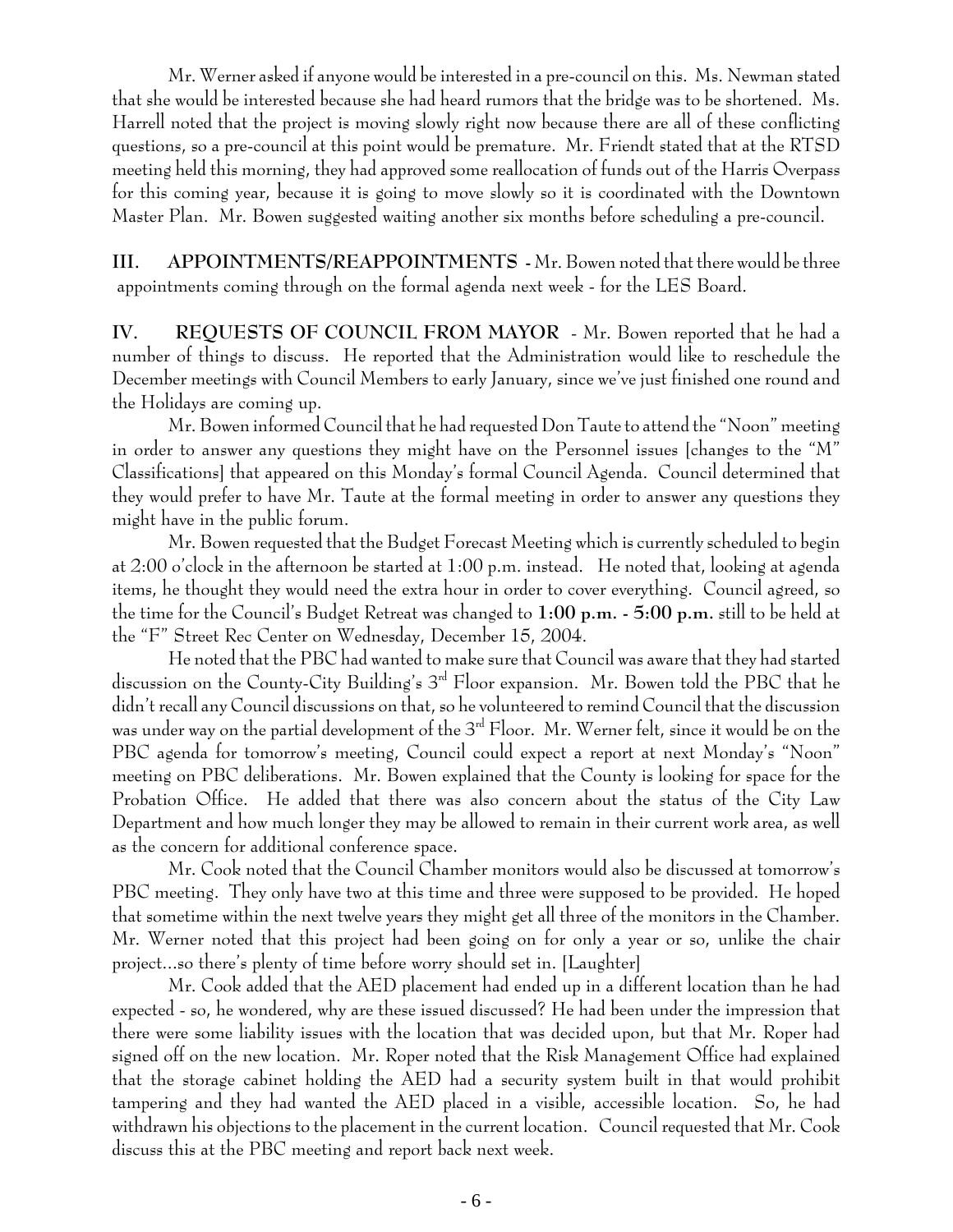Mr. Bowen continued, noting that the  $48^{th}$   $\&$  "O" Street development would soon be making its way through the system to Council. He asked if the Council Members would prefer a pre-council before or after the issue came before the Planning Commission. Council Members determined that they would like to have the pre-council next Monday, December 13, 2004.

Mr. Bowen reported on the State Fair and the "Local Matching Funds". He explained that this would be discussed at the Budget Forecast Meeting [Budget Retreat] also, but the State Fair Board and he had talked a couple of different times in efforts to organize a meeting. They are hoping to have the Lincoln Chamber of Commerce, the State Fair, the County Board representatives and the City folks there all at one table to agree to a concept of what everyone thinks the "local match" is and how it will be accounted for and documented. He felt the entities were a lot closer to agreement than the [newspaper] editorials would indicate.

Mr. Werner asked if there was smoking allowed inside at the State Fair. Mr. Bowen indicated that there was. Mr. Werner asked if there were private bars at that location? There is one the "Penalty Box". It was explained that it was open only during the "ice season" and the volley ball season. Mr. Werner thought it was odd that the State has the authority to set up a private business on their land. Mr. Roper explained that they're just renting the space out. Mr. Werner asked if that could be a problem for the City on the enforcement of the smoking ordinance. Mr. Roper said that it could. This discussion continued with a final decision being made to request the Mayor to write a letter to the State Fair Board expressing the City's concern regarding this issue.

Mr. Friendt asked Mr. Bowen if the Administration had been taking into consideration how our decision about this "match" of approximately \$200,000 could effect the City, in terms of State leadership of the Legislature? He noted that he had had people come to him in disbelief that the City is "balking" at this and being difficult regarding the matching funds. That is their perception - when leaders throughout the State are saying "look at the benefit Lincoln derives from all of these people coming to the community to attend the State Fair". Mr. Friendt commented that, having watched the Legislature having a long memory about where cash does and doesn't go....he hoped that the public perception is being considered in the "bigger picture".

Mr. Bowen commented that he thought they had been addressing the "bigger picture". And, he did want to correct the misconceptions. The City of Lincoln has never "balked" at this. The City of Lincoln has never "balked" at the issue of cash. We've always contended that, according to the State Fair's own records, 81% of the cash contributions from sponsorships at the State Fair come from this community. It is a State Fair - not a City Fair, but we're paying, primarily, most of the sponsorship money, a fact, which during our discussions, the State Fair and Chamber of Commerce have acknowledged. If cash is what they really want, then that sponsorship money more than exceeds it from this point forward. He noted that he had heard references made to our "counting contributions in the past". He stated that the City has never said that. What they have said is from this point forward, now that it's a requirement, we should be allowed to count what we already match from this point forward. The State Fair has agreed with that too. Mr. Bowen reiterated that he did not think an agreement was as far away as the *World Herald* or even the Lincoln paper lead us to believe.

Mr. Camp commented that the perception he has heard expressed is that we've gone ahead and we have a two million dollar Keno fund going into the State Fair so that's new money - so Lincoln should be putting up new money...not current sponsorship. The perception is why isn't Lincoln putting in more. Mr. Bowen answered that it is a perception issue. The Constitutional amendment says "match". It makes no reference to "new" or "old"....it simply says "match". And, Mr. Bowen added, a large part is private money. The Constitutional amendment also says "public, private, City and County".